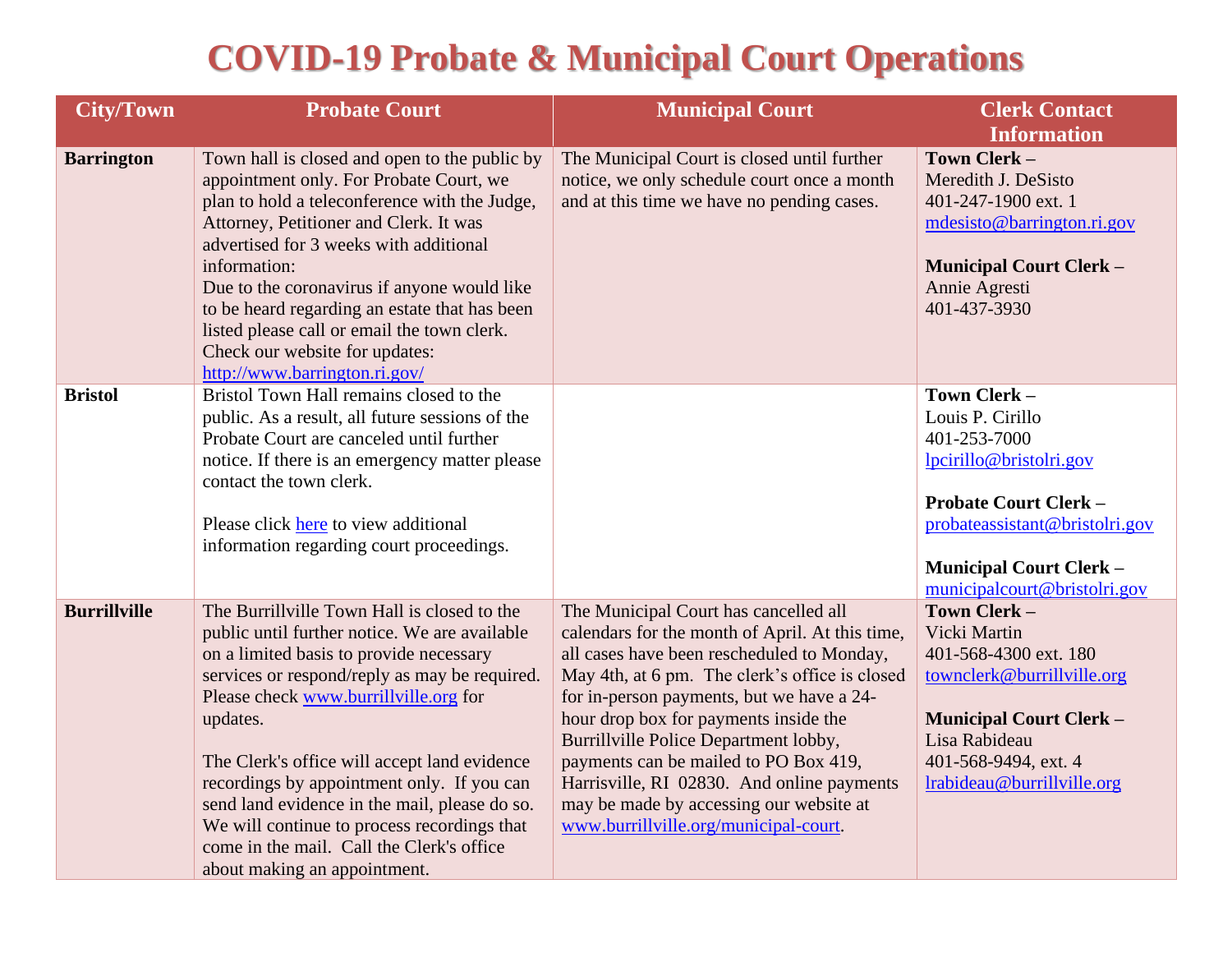| <b>Central Falls</b> | The Probate court session scheduled for<br>April 27 <sup>th</sup> has been cancelled. Unless in case<br>of emergency, the Court will reconvene in<br>May. The Office of the City Clerk will<br>continue to receive petition by mail.<br>Judge Sawyer will review all petitioner and<br>consider them based on type. Administrative<br>matters will continue to be addressed. Central<br>Falls City Hall is closed to the public | Municipal Court is canceling the currently<br>scheduled April 21, 2020 court date. All<br>citations that were originally scheduled for<br>March 24, 2020 will be continued to June 16,<br>2020 and all citations originally scheduled for<br>April 7, 2020 will be rescheduled to June 30,<br>2020. All new summonses/citations issued by<br>the Central Falls Police Department are being<br>scheduled in July 2020. | City Clerk -<br>Sonia Grace<br>401-616-2412<br>sgrace@centralfallsri.us<br><b>Municipal Court Clerk -</b><br>Natalie Benway<br>401-616-2557<br>NBenway@CentralFallsRI.us.                                                      |
|----------------------|---------------------------------------------------------------------------------------------------------------------------------------------------------------------------------------------------------------------------------------------------------------------------------------------------------------------------------------------------------------------------------------------------------------------------------|-----------------------------------------------------------------------------------------------------------------------------------------------------------------------------------------------------------------------------------------------------------------------------------------------------------------------------------------------------------------------------------------------------------------------|--------------------------------------------------------------------------------------------------------------------------------------------------------------------------------------------------------------------------------|
| <b>Charlestown</b>   |                                                                                                                                                                                                                                                                                                                                                                                                                                 | At this time the Municipal Court is scheduled<br>to be held on April $21st$ but is subject to<br>change. Charlestown Town Hall is still open<br>8:30 AM to 4:30 PM. We have requested that<br>anyone coming into the Town Hall either call<br>ahead or email for an appointment.                                                                                                                                      | <b>Municipal Court Clerk -</b><br><b>Michele Blair Voislow</b><br>401-364-1210<br>MVoislow@charlestownri.org                                                                                                                   |
| Coventry             | The next court date is schedule for April 23rd<br>at this time. Emergency cases are being<br>addressed as they come in. Attorneys can<br>mail in documents and we will be processing<br>them as time allows.                                                                                                                                                                                                                    |                                                                                                                                                                                                                                                                                                                                                                                                                       | Town Clerk-<br>Joanne P. Amitrano<br>401-822-9173<br>jamitrano@coventryri.org                                                                                                                                                  |
| <b>Cranston</b>      | Probate Court sessions have been canceled<br>through April. New cases are being<br>scheduled for the next available date in May.<br>The Clerk will be contacting council of<br>record to schedule telephone<br>conferences/hearings for cases scheduled for<br>hearings during the canceled sessions. Please<br>visit our website for updates:<br>www.cranstonri.com/probate-court-update/                                      | The Municipal Court is closed to the public.<br>We are open in office for calls 9 AM to 12<br>PM Monday through Friday. All Court<br>appearances scheduled for the month of April<br>have been cancelled and rescheduled. Please<br>see the list posted on the Municipal Court<br>homepage and on the City website under<br>Community Spotlight.                                                                      | <b>Probate Clerk -</b><br><b>Shelley Lariviere</b><br>401-780-3197<br>SLariviere@CranstonRI.org<br><b>Municipal Court Admin -</b><br>Elisabeth A. Bettis<br>401-477-5010<br>EBettis@CranstonRI.org<br>courtroom@cranstonri.org |
| <b>Cumberland</b>    | The Probate Court only meets once a month;<br>we have not yet rescheduled the April 9 <sup>th</sup><br>session, but will be contacting involved<br>parties at the beginning of next week. Filings<br>are best done by mail as access to Town Hall<br>is restricted. If there is something of an<br>emergency nature, they should contact the<br>clerk.                                                                          | The Municipal Court has cancelled all court<br>sessions through May 19 <sup>th</sup> . We will be<br>sending out a notice to motorists with the new<br>court date. Motorists may make payments by<br>mail or on-line. There is also a drop box<br>outside Town Hall that is checked<br>periodically during the day; access into Town<br>Hall is restricted, and if absolutely necessary,<br>by appointment only.      | <b>Municipal and Probate Court</b><br>Clerk-<br>Janice Spagnoli McCormick<br>401-728-2400, ext. 154<br>M-F 8:30am - 4:30 pm<br>jmccormick@cumberlandri.org                                                                     |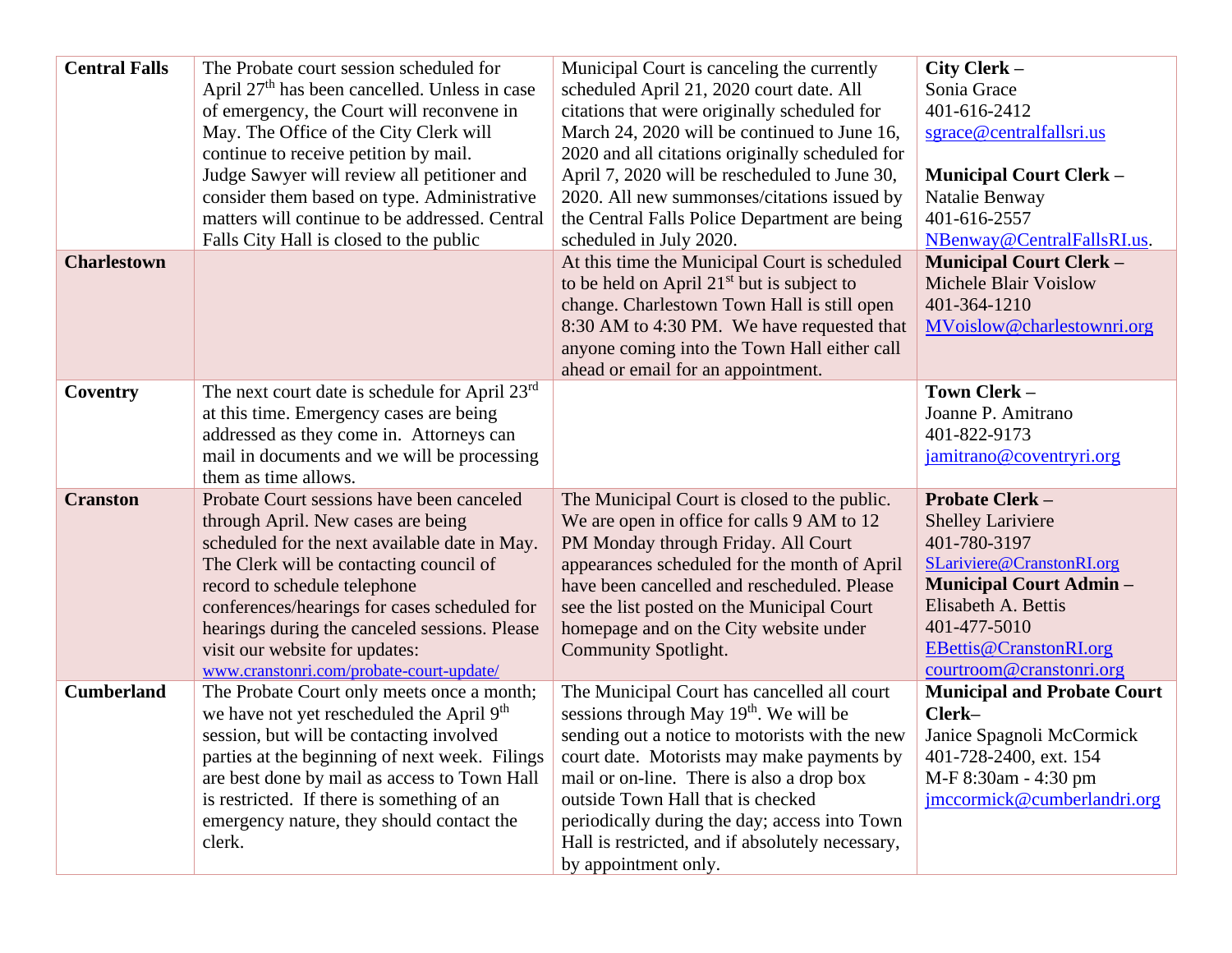| East<br><b>Greenwich</b> | The Probate Court scheduled for March has<br>been canceled. At this time, the next session<br>is scheduled for April 16 <sup>th</sup> at 9:00 am.<br>Please check our website for updates:<br>http://www.eastgreenwichri.com/190/Probate<br>-Court                                                                                                                                                                                                                                                                      | The Municipal Court sessions for March &<br>April have been cancelled. The next court is<br>scheduled for May 21 <sup>st</sup> at 6:00 pm.<br>Parking tickets can be mailed in (cash/check)<br>OR paid by credit card over the phone | <b>Probate Court Clerk -</b><br>Dianne Potter<br>401-886-8607<br><b>Municipal Court Clerk -</b><br><b>Nancy Phillips</b><br>401-886-8606 |
|--------------------------|-------------------------------------------------------------------------------------------------------------------------------------------------------------------------------------------------------------------------------------------------------------------------------------------------------------------------------------------------------------------------------------------------------------------------------------------------------------------------------------------------------------------------|--------------------------------------------------------------------------------------------------------------------------------------------------------------------------------------------------------------------------------------|------------------------------------------------------------------------------------------------------------------------------------------|
| East<br>Providence       |                                                                                                                                                                                                                                                                                                                                                                                                                                                                                                                         | At this time all Municipal Court sessions are<br>closed until Thursday April 30 <sup>th</sup> . This may be<br>extended at a later date. East Providence City<br>Hall is currently closed to the public until<br>further notice.     | <b>Municipal Court Clerk -</b><br>Nicole A. Amaral<br>401-435-7540<br>NAmaral@cityofeastprov.com                                         |
| <b>Exeter</b>            | The Probate Session scheduled for March<br>$30th$ , is cancelled. Presently, our next Probate<br>Session is scheduled on our regular day, the<br>fourth Monday of the month, April 27 <sup>th</sup> . In<br>the meantime, the Judge will entertain filings<br>that do not require parties' presence or<br>attendance.                                                                                                                                                                                                   |                                                                                                                                                                                                                                      | Town Clerk -<br>Lynn M. Hawkins, CMC<br>401-294-3891<br>clerk@town.exeter.ri.us                                                          |
| Foster                   | The Probate Court is postponed until May<br>13 <sup>th</sup> . We will take each Probate on a case by<br>case basis. Please contact the clerk with any<br>questions.                                                                                                                                                                                                                                                                                                                                                    |                                                                                                                                                                                                                                      | Town Clerk -<br><b>Susan Dillon</b><br>401-392-9200 ext. 116                                                                             |
| <b>Glocester</b>         | The Judge will review probate matters for<br>April 14 <sup>th</sup> on <b>WAIVER</b> only and delivered<br>to us by the week prior. Attys. attendance is<br>not allowed IF the Town Hall is still closed<br>to the public. However, at this time the<br>Town's order is in effect until April 7 <sup>th</sup> and<br>can be extended at that time. Emergencies<br>will be addressed on a case by case<br>basis. We will continue to schedule other<br>matters for May and that will be determined<br>as it gets closer. |                                                                                                                                                                                                                                      | Town Clerk -<br>Jean M. Fecteau<br>401-568-6206, ext. 0<br>jeanfecteau@glocesterri.org<br>townclerk@GlocesterRI.org                      |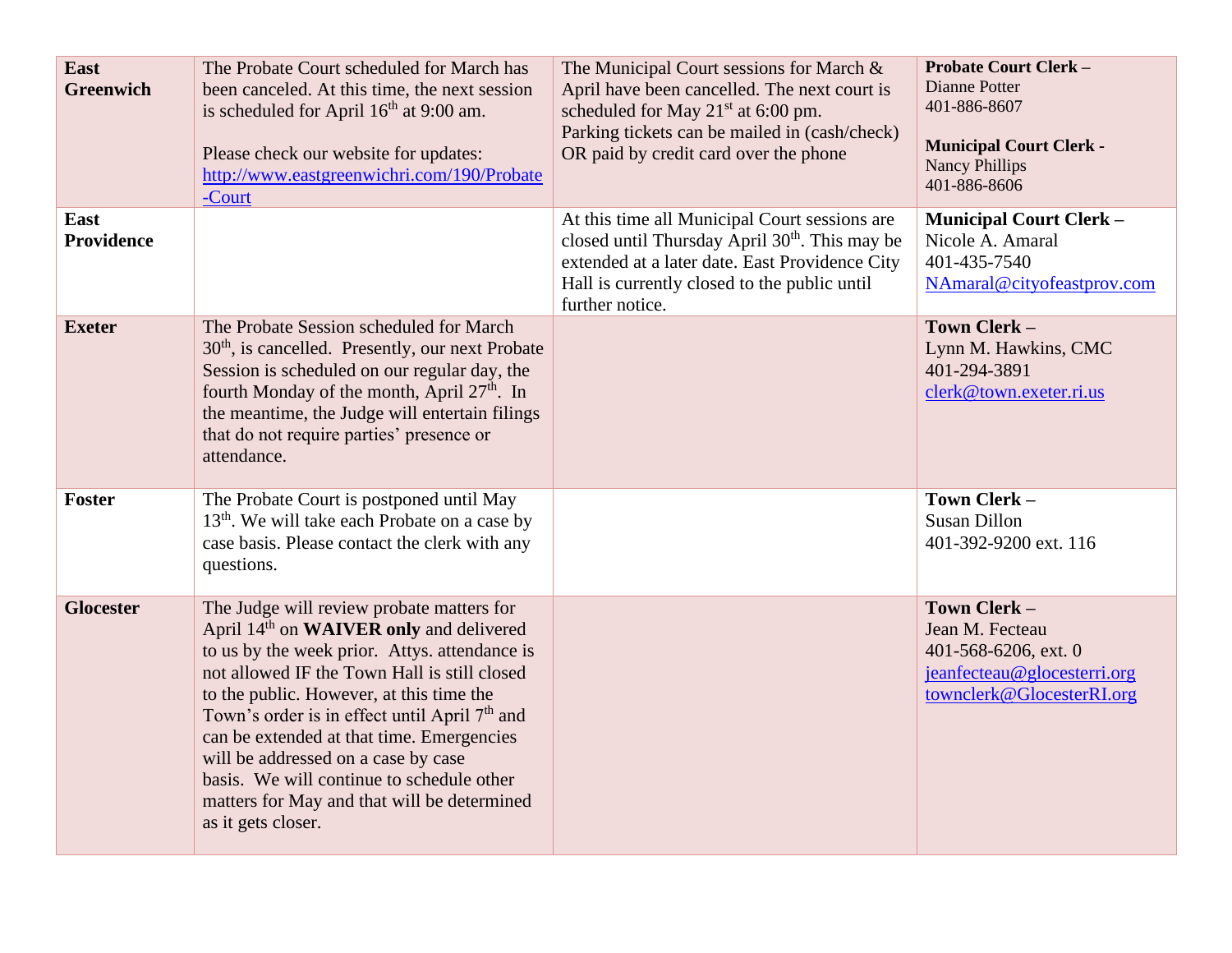| Hopkinton        | Town hall is open, but we have reduced staff<br>and are closed to the general public. We are<br>asking that individuals call and make<br>appointments if it is absolutely necessary to<br>come in. We prefer to receive documents by<br>mail: USPS, Fedex, UPS, etc. At this time<br>Probate Court for April 8 <sup>th</sup> is still scheduled,<br>but that could change. Please check our<br>website for updates:<br>http://www.hopkintonri.org/ | Municipal Court has been cancelled for April<br>$3rd$ and we sent everyone a letter with the new<br>date of May 1st. The building is closed to the<br>public. If someone comes to pay with cash,<br>the clerk will take the payment and then hand<br>them out a receipt.                                                                                                                                                                    | Town Clerk Office -<br>401-377-7778<br><b>Municipal Court Clerk -</b><br>401-377-7759                                                                           |
|------------------|----------------------------------------------------------------------------------------------------------------------------------------------------------------------------------------------------------------------------------------------------------------------------------------------------------------------------------------------------------------------------------------------------------------------------------------------------|---------------------------------------------------------------------------------------------------------------------------------------------------------------------------------------------------------------------------------------------------------------------------------------------------------------------------------------------------------------------------------------------------------------------------------------------|-----------------------------------------------------------------------------------------------------------------------------------------------------------------|
| <b>Jamestown</b> | Probate Court is held at 9:00 am on the 1 <sup>st</sup><br>Wednesday of the month. We have canceled<br>the April 1 <sup>st</sup> hearing.<br>All probate materials can be mailed to Town<br>of Jamestown, 93 Narragansett Avenue,<br>02835.                                                                                                                                                                                                        |                                                                                                                                                                                                                                                                                                                                                                                                                                             | <b>Probate Clerk -</b><br>Denise Gamon<br>401-423-7282<br>dgamon@jamestownri.net<br><b>Town Clerk -</b><br>Erin Liese<br>401-423-9800<br>eliese@jamestownri.net |
| <b>Johnston</b>  | The Probate Court will continue to work as<br>normal as possible. Until further notice there<br>will be no Probate Court sessions. We will<br>accept emergency cases on a case by case<br>basis.<br>Please click here to view additional<br>information regarding court proceedings.                                                                                                                                                               | The Municipal Court calendar scheduled for<br>April 1 <sup>st</sup> and April 8 <sup>th</sup> have been canceled.<br>The clerks will reschedule hearings and notify<br>parties. The Court remains open for inquiries,<br>payments and emergencies. Any questions<br>can be directed to the court clerks. Further<br>information may be obtained on our website<br>at:<br>https://www.townofjohnstonri.com/johnston-<br>municipal-court.html | <b>Probate Clerk -</b><br>Charlotte Lanni<br>401-553-8830<br><b>Municipal Court Admin-</b><br>Richard J. DelFino, Jr.<br>401-946-7150                           |
| Lincoln          | The Probate Court continued all cases to the<br>next scheduled April 20 <sup>th</sup> court date, subject<br>to change. Town Hall is closed to the public.<br>A Drop Box at Town Hall is being used or<br>appointments can be made by calling the<br>Office. Filings of any kind can be mailed in,<br>dropped off in the Drop Box or by<br>appointment. Please contact the Clerk with<br>any emergencies or time-sensitive matters.                | The Municipal Court session scheduled for<br>April 1 <sup>st</sup> has been canceled and all matters are<br>hereby continued to the next scheduled date,<br>Wednesday, May $6th$ at 6 pm.<br>In the interim, emergency inquiries can be<br>made with the Clerk and if necessary, the<br>Judges will be contacted.                                                                                                                           | <b>Town Clerk -</b><br>Monique L. Clauson<br>401-333-1100<br>mclauson@lincolnri.org                                                                             |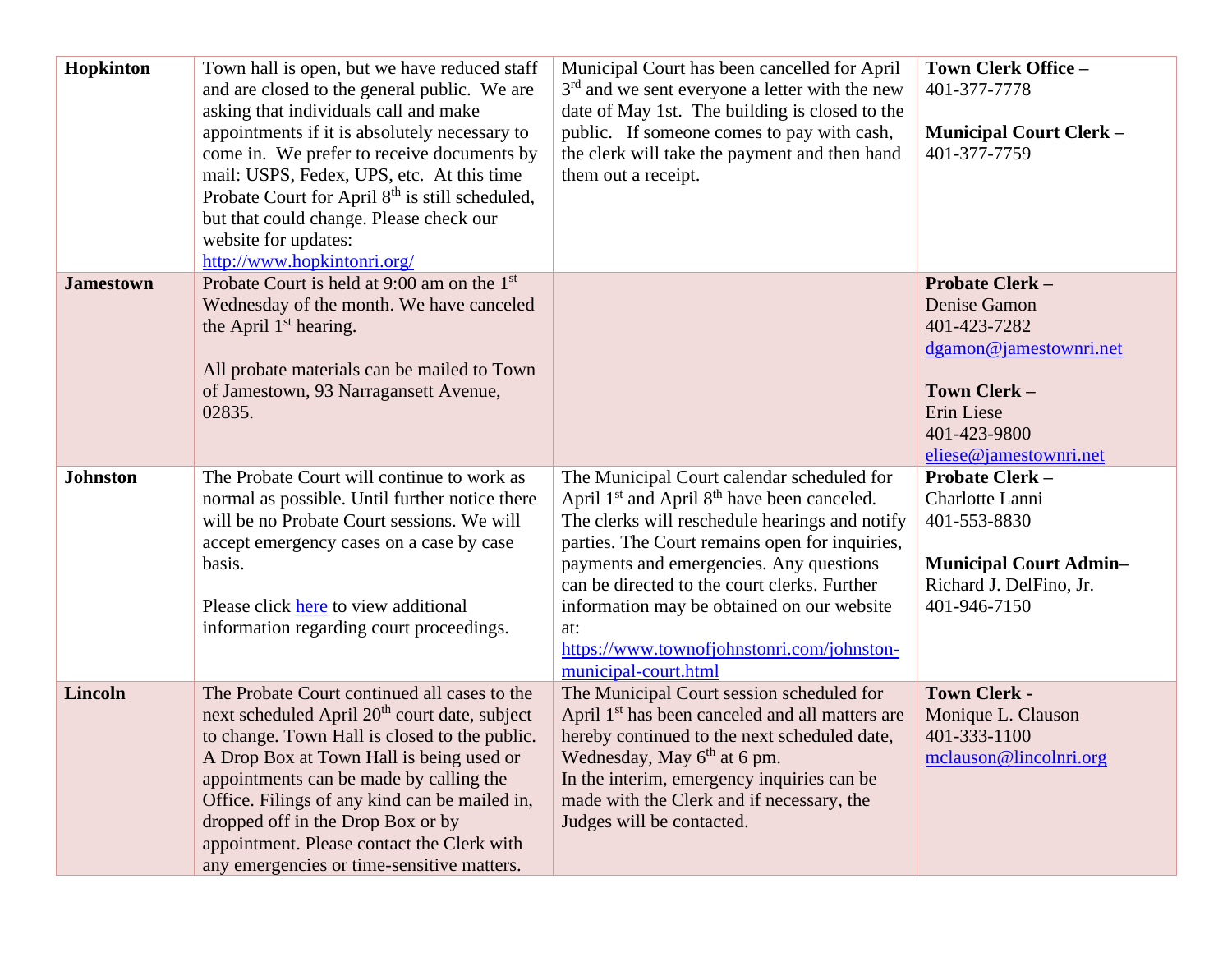| Little<br>Compton   | At this time filings may be submitted and<br>will be evaluated as they come in. The Judge<br>is reviewing filings remotely and will<br>continue to do that as the cases allow. Our<br>town hall is technically closed, any deliveries<br>must be through our USPS box or to our<br>public safety complex which is open 24/7 to<br>receive drop offs.                                                                                                                                                                                                                               |                                                                                                                                                                                                                                                                                 | Town Clerk -<br>Carol A Wordell<br>401-635-4400<br>cwordell@littlecomptonri.org<br>LC Public Safety Complex<br>60 Simmons Rd<br>Little Compton RI 02837                                                                                                                                             |
|---------------------|------------------------------------------------------------------------------------------------------------------------------------------------------------------------------------------------------------------------------------------------------------------------------------------------------------------------------------------------------------------------------------------------------------------------------------------------------------------------------------------------------------------------------------------------------------------------------------|---------------------------------------------------------------------------------------------------------------------------------------------------------------------------------------------------------------------------------------------------------------------------------|-----------------------------------------------------------------------------------------------------------------------------------------------------------------------------------------------------------------------------------------------------------------------------------------------------|
| <b>Middletown</b>   | The Town Hall is closed to the public.<br>Petitions must be filed by mail or dropped in<br>the drop box on the right-hand side of the<br>building. The box says "Tax Payments". If<br>dropped in the box, please call the Office and<br>let us know. The Judge is taking cases on a<br>case by case basis. April $2nd$ is the next<br>Court date the Judge will review the files and<br>we will contact Attorney's with questions. If<br>there is no one who wishes to contest, he will<br>consider the petition. Questions can be<br>answered by calling the Town Clerk's Office. |                                                                                                                                                                                                                                                                                 | Town Clerk's Office -<br>401-847-0009<br>Office hours: 8:00 am-4:00 pm.                                                                                                                                                                                                                             |
| <b>Narragansett</b> | Town hall is closed to the public until further<br>notice. The Probate Court will continue to<br>conduct regularly scheduled court sessions<br>on the fourth Thursday of each month via<br>teleconference only. Practitioners need not<br>and should not appear at court.<br>Teleconferencing of regularly scheduled<br>court sessions is anticipated to extend at least<br>through the June Session.<br>Please click here to view additional<br>information regarding court proceedings.                                                                                          | The following Municipal court dates have<br>been postponed: April 2, April 9 and April 16.<br>All defendants are being notified of their<br>rescheduled court date.<br>Municipal Court documents should be mailed<br>or deposited in the lock box in the front of<br>Town Hall. | <b>Probate Clerk -</b><br>Theresa C. Donovan<br>401-782-0621<br>tdonovan@narragansettri.gov<br><b>Deputy Probate Clerk -</b><br>Janet Tarro<br>401-782-0623<br>jtarro@narragansettri.gov<br><b>Municipal Court Admin -</b><br><b>Lynette Lussier</b><br>401-782-0655<br>llussier@narragansettri.gov |
| <b>Newport</b>      | The Probate Court has suspended all of its<br>Court sessions effective immediately. Please<br>click here to view the Emergency Interim<br>Order which describes the only items that<br>will be processed.                                                                                                                                                                                                                                                                                                                                                                          |                                                                                                                                                                                                                                                                                 | <b>Deputy City Clerk -</b><br>Carlos Alaan<br>401-845-5349<br>calaan@CityofNewport.com                                                                                                                                                                                                              |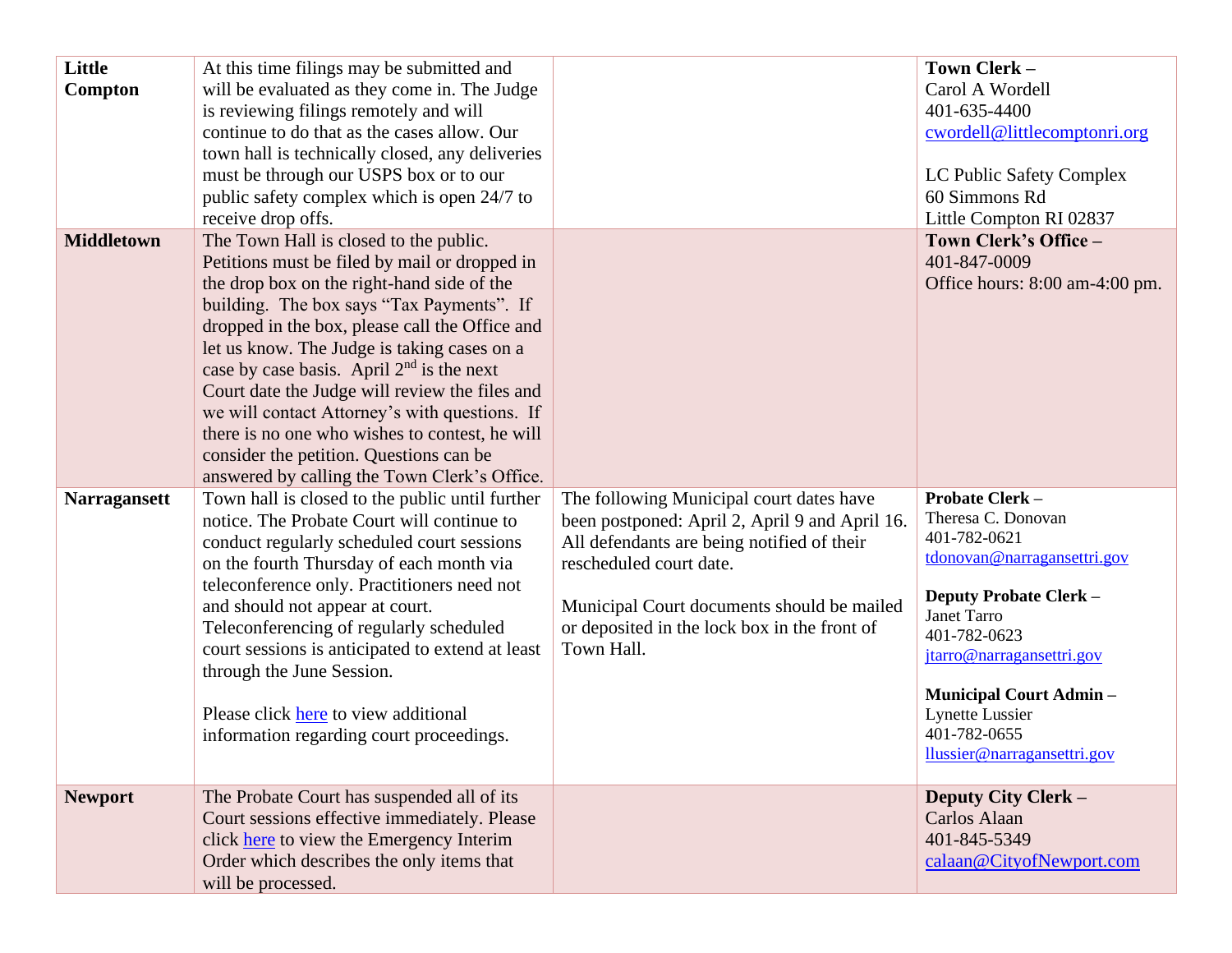| <b>New</b><br><b>Shoreham</b>     | At this time, the Probate Court will be<br>suspending court until May 20 <sup>th</sup> . We will<br>continue to take filings through the mail but<br>will not be taking any actions until the May<br>court date.                                                                                                                                                                                                                                                                                                                         |                                                                                                                                                                                                                                                                                                                                                                                                                                                                                        | Deputy Town Clerk -<br><b>Millie McGinnes</b><br>401-466-3200<br>deputyclerk@new-<br>shoreham.com                                                                                               |
|-----------------------------------|------------------------------------------------------------------------------------------------------------------------------------------------------------------------------------------------------------------------------------------------------------------------------------------------------------------------------------------------------------------------------------------------------------------------------------------------------------------------------------------------------------------------------------------|----------------------------------------------------------------------------------------------------------------------------------------------------------------------------------------------------------------------------------------------------------------------------------------------------------------------------------------------------------------------------------------------------------------------------------------------------------------------------------------|-------------------------------------------------------------------------------------------------------------------------------------------------------------------------------------------------|
| <b>North</b><br><b>Kingstown</b>  | The Probate Court will continue to conduct<br>its regularly scheduled court session on April<br>$15th$ via Zoom. The invite/directions will be<br>provided to the attorneys of record. Judge<br>Fielding is willing to hear matters (urgent in<br>nature) by teleconference when needed.<br>Please click here to view additional<br>information regarding court procedures.                                                                                                                                                              | Municipal court dates have been pushed<br>forward to May dates as of now. There are no<br>March or April court dates. The office is<br>currently closed to the public and advised to<br>be reached by email or phone.                                                                                                                                                                                                                                                                  | Town Clerk -<br>Jeannette Alyward<br>401-268-1552<br>JAlyward@northkingstown.org<br><b>Municipal Court Clerk -</b><br><b>Kerry Rollinson</b><br>MunicipalCourt@northkingsto<br>wn.org           |
| <b>North</b><br>Providence        | The Judge will be in town hall on the first<br>and third Monday of April at 2:00 pm<br>reviewing files and will act on those that can<br>be acted upon. Attorneys should be available<br>for a call from the judge starting at 2:00 pm.<br>Contested matters will be assigned for a<br>hearing at such time that there is a venue<br>available for the hearing. In certain cases,<br>temporary guardians may be appointed until<br>such time that a GAL can meet with the ward<br>without restrictions or fear of catching the<br>virus. | All sessions of the Municipal Court have been<br>cancelled for March and April. Persons who<br>have matters scheduled during this period will<br>be notified by mail of a new court date.<br>Information regarding the Court sessions can<br>be found on the North Providence Police<br>Department website at https://nppolice.com.<br>For those wishing to pay their ticket,<br>payments can be made by mail or online (in<br>person payments are being discouraged at this<br>time). | Town Clerk -<br>Mary Ann Deangelus<br>401-232-0900 ext. 216<br>townclerk@northprovidenceri.g<br>QV                                                                                              |
| <b>North</b><br><b>Smithfield</b> | The Probate Court will continue to conduct<br>its regularly scheduled court sessions on the<br>first Wednesday of each month via<br>teleconference.<br>Please click here for detailed instructions on<br>virtual court procedures.                                                                                                                                                                                                                                                                                                       | The Municipal court scheduled for April 1st<br>has been canceled and rescheduled for May<br>6 <sup>th</sup> . The Clerk has notified all parties on their<br>rescheduled arraignments. Trials scheduled<br>for April 15 <sup>th</sup> have also been rescheduled for<br>May 20 <sup>th</sup> . All parties involved have been<br>notified.<br>The court remains open for inquiries,<br>payments and all other matters. Any questions<br>please contact the clerk.                      | Town Clerk -<br>Lillian Silva Scott<br>401-767-2200 ext. 326<br>lsilvascott@nsmithfieldri.org<br><b>Municipal Court Clerk -</b><br>Tafida Allen<br>401-762-1212 ext. 200<br>tallen@nspolice.org |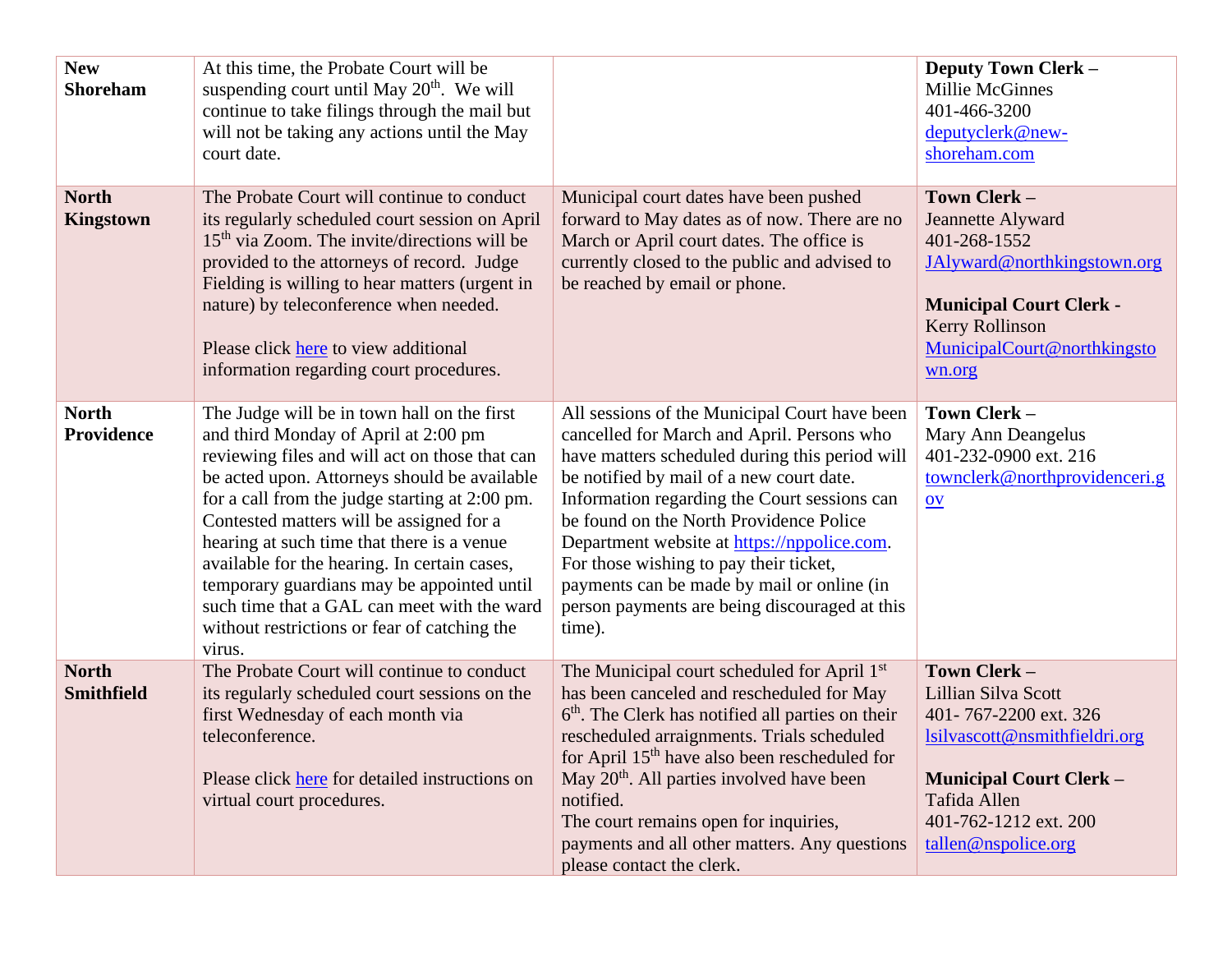| <b>Pawtucket</b>  | The Probate Court and City Hall will be<br>closed starting April 6 until further notice.<br>Please click here to view additional<br>information regarding court procedures.<br>Counsel are directed to consult the City of<br>Pawtucket website for the latest updates:<br>www.pawtucketri.com/ | The Pawtucket Municipal Traffic and<br>Housing Court sessions have been cancelled<br>until further notice. Both Courts remain open<br>for inquiries and emergency matters, only.<br>Please click here to view additional<br>information regarding court procedures.<br><b>Municipal Traffic Court -</b><br>Nadine Higgins<br>401-727-9100, ext. 824<br><b>Municipal Housing Court -</b><br>Donna Pinto<br>401-616-2280 | <b>Probate Supervisor -</b><br>Stephanie A. Hammond<br>401-728-0500 ext. 259<br>SHammond@PAWTUCKETRI.co<br>$\underline{\mathbf{m}}$<br>Deputy City Clerk -<br>Michelle Hardy<br>401-728-0500 ext. 225<br>MHardy@Pawtucketri.com<br>Office Manager-<br>Iwona Wypasek<br>401-728-0500 ext. 224<br><b>IWypasek@Pawtucketri.com</b> |
|-------------------|-------------------------------------------------------------------------------------------------------------------------------------------------------------------------------------------------------------------------------------------------------------------------------------------------|------------------------------------------------------------------------------------------------------------------------------------------------------------------------------------------------------------------------------------------------------------------------------------------------------------------------------------------------------------------------------------------------------------------------|---------------------------------------------------------------------------------------------------------------------------------------------------------------------------------------------------------------------------------------------------------------------------------------------------------------------------------|
| <b>Portsmouth</b> | The Probate Session is still scheduled for<br>April 14 <sup>th</sup> but subject to change. We are<br>going to stagger the times for those on the<br>docket. If the attorneys wish to reschedule to<br>the May $12th$ session, we will do that as well.                                         | At this time the Municipal Court session is<br>still scheduled on the third Wednesday of the<br>month. Please contact the clerk with any<br>questions.                                                                                                                                                                                                                                                                 | Town Clerk -<br>Jennifer M. West<br>401-683-2101<br>clerkoffice@portsmouthri.com                                                                                                                                                                                                                                                |
| Providence        | At this time Providence City Hall is not open<br>to the public. The court, using<br>teleconferencing, will hear Emergency (life<br>threatening) adult Temporary Guardianships.<br>Please click here to view additional<br>information regarding court procedures.                               | The Municipal Court is closed until Monday,<br>April 20 <sup>th</sup> at 7 am. All arrangements and trials<br>have been pushed back until late June, notices<br>have been mailed out.                                                                                                                                                                                                                                  | <b>John E Martinelli</b><br><b>Providence Probate Judge</b><br>401-521-3110<br>Jmartinelli@providenceri.gov<br><b>Municipal Court Admin -</b><br><b>Patrick Butler</b><br>401-243-6414                                                                                                                                          |
| <b>Richmond</b>   | Probate Court cases in April will be handled<br>administratively or with a conference call if<br>they are urgent. If not, they will be<br>continued to our May date.                                                                                                                            |                                                                                                                                                                                                                                                                                                                                                                                                                        | Town Clerk -<br>Sarah S. Rapose<br>401-539-9000 ext. 9<br>townclerk@richmondri.com                                                                                                                                                                                                                                              |
| <b>Scituate</b>   | The Probate Court is closed until further<br>notice. All cases scheduled to be heard on<br>April $8th$ will be postponed to May 13 <sup>th</sup> .<br>Contact the Clerk on any emergency matters.                                                                                               |                                                                                                                                                                                                                                                                                                                                                                                                                        | <b>Probate Court Clerk -</b><br>Peggy Long<br>401-647-2822<br>MLong@ScituateRi.Org                                                                                                                                                                                                                                              |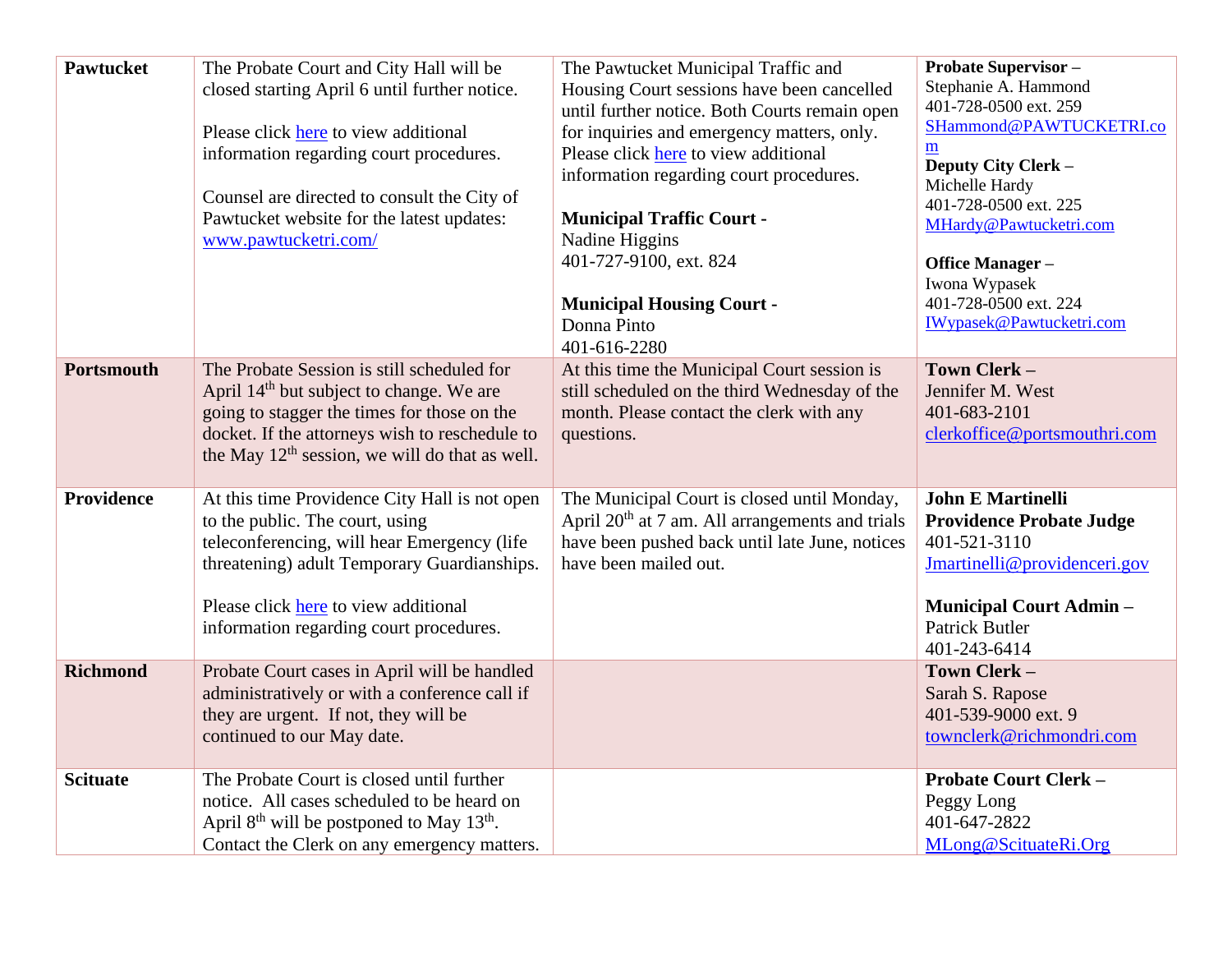| <b>Smithfield</b>                | The April 2 <sup>nd</sup> Probate Court session has been<br>canceled but we are exploring teleconference<br>options. The next session is scheduled for<br>May $7th$ . If we cannot have the public in<br>attendance, we will have a teleconference.<br>Please contact the clerk with any questions.                                                                                                                                                                          |                                                                                                                                                                                                                                                                                                                                                                                                                     | Town Clerk -<br>Carol Aquilante<br>401-233-1000 ext. 111<br>caquilante@smithfieldri.com                                                                                                 |
|----------------------------------|------------------------------------------------------------------------------------------------------------------------------------------------------------------------------------------------------------------------------------------------------------------------------------------------------------------------------------------------------------------------------------------------------------------------------------------------------------------------------|---------------------------------------------------------------------------------------------------------------------------------------------------------------------------------------------------------------------------------------------------------------------------------------------------------------------------------------------------------------------------------------------------------------------|-----------------------------------------------------------------------------------------------------------------------------------------------------------------------------------------|
| <b>South</b><br><b>Kingstown</b> | The Probate Court sessions scheduled for<br>March 19 <sup>th</sup> and April 16 <sup>th</sup> have been<br>cancelled and all matters are continued to the<br>next regular hearing date on May 21 <sup>st</sup> which<br>is subject to change. The Town Hall is closed<br>to the public, but we are receiving mail<br>through postal delivery and at the drop box<br>outside the building.<br>Please click here to view additional<br>information regarding court procedures. |                                                                                                                                                                                                                                                                                                                                                                                                                     | Town Clerk -<br>Susan M. Flynn, CMC<br>401-789-9331 ext. 1232<br>sflynn@southkingstownri.com<br><b>Probate Clerk -</b><br>401-789-9331 ext. 1235.                                       |
| <b>Tiverton</b>                  | The Probate Court scheduled for April 3rd has<br>been canceled. We will handle any cases that<br>are emergency in nature on a case by case<br>basis. Please contact the clerk with any<br>questions.                                                                                                                                                                                                                                                                         |                                                                                                                                                                                                                                                                                                                                                                                                                     | Town Clerk -<br>Nancy L Mello<br>401-625-6703<br>nmello@tiverton.ri.gov                                                                                                                 |
| <b>Warren</b>                    | The Probate Court session hearings for<br>March $26th$ & April 9 <sup>th</sup> will be continued to<br>April 23, 2020.<br>Please check back with the clerk prior to the<br>April 23, 2020 Probate Hearings for any<br>changes due to this crisis.                                                                                                                                                                                                                            | The town hall and Municipal Court office is<br>currently closed to the public. Court sessions<br>scheduled for March $25th$ & April $8th$ have<br>been rescheduled. Payments for municipal<br>court summons can be paid online here<br>(https://www.curiasystems.com/payment,<br>mailed into Town Hall or placed in our drop<br>box located in the rear stairwell.) Please<br>contact the clerk with any questions. | <b>Probate Court Clerk -</b><br>Julie Coelho<br>JCoelho@townofwarren-ri.gov<br><b>Municipal Court Clerk -</b><br><b>Bridget Garrity</b><br>401-289-0630<br>bgarrity@townofwarren-ri.gov |
| <b>Warwick</b>                   | Probate Court is cancelled until further<br>notice. New Filings can be mailed in. Our<br>offices are currently closed. Emails can be<br>sent to Probate.court@warwickri.com                                                                                                                                                                                                                                                                                                  | Municipal Court is cancelled until further<br>notice.                                                                                                                                                                                                                                                                                                                                                               | <b>Acting City Clerk -</b><br>Lynn D'Abrosca<br>401-738-2006 ext. 0                                                                                                                     |